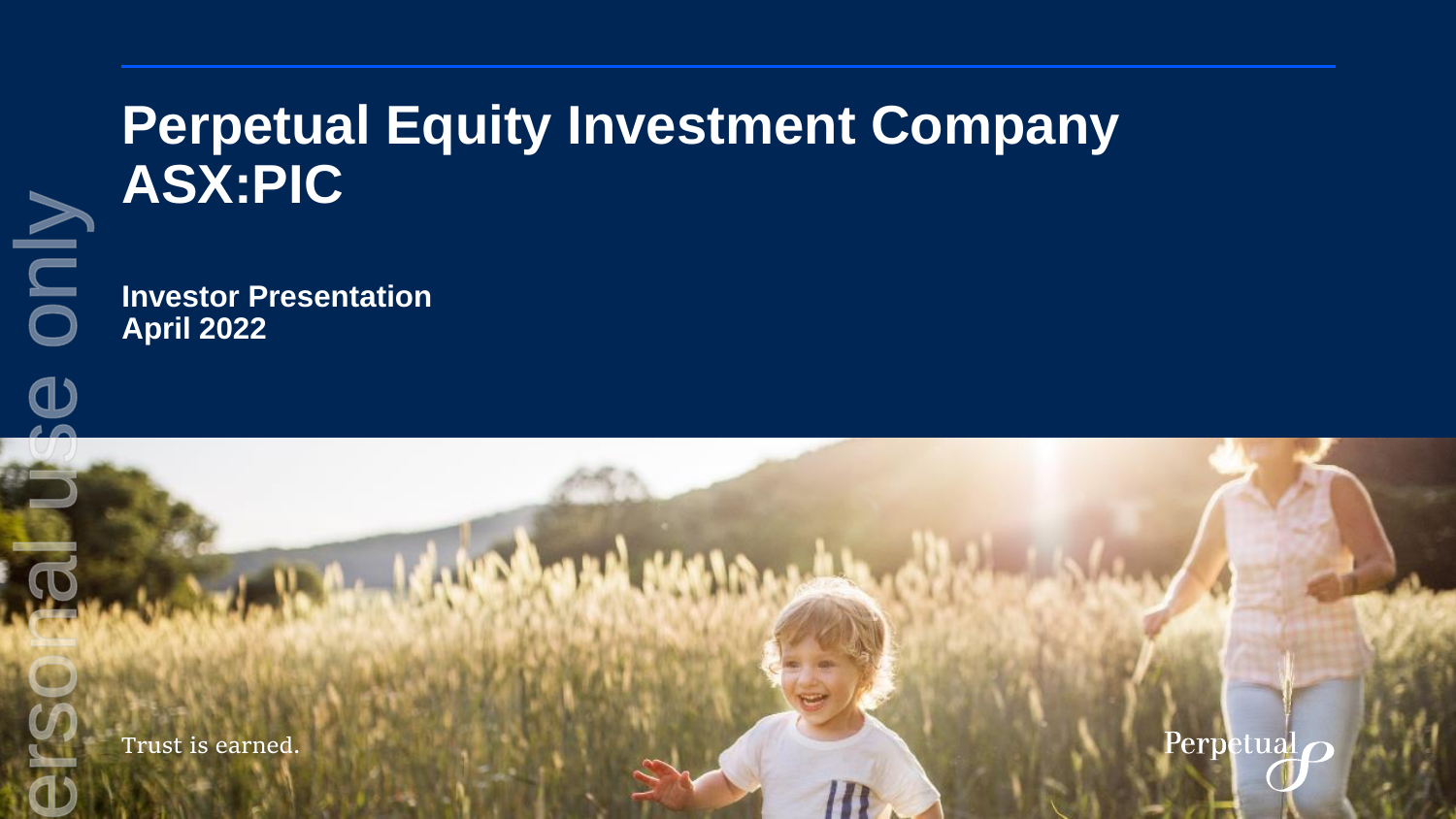### **Important note**

This information was prepared by Perpetual Investment Management Limited (PIML) ABN 18 000 866 535, AFSL 234426. PIML is the Manager for the Perpetual Equity Investment Company Limited (Company) (ASX: PIC) ACN 601 406 419. This presentation is in summary form and is not necessarily complete. It should be read together with other announcements for the Company lodged with the Australian Securities Exchange, which are available at www.asx.com.au.

The presentation is general information only and is not intended to provide you with financial advice or take into account your objectives, taxation situation, financial situation or needs. You should consider, with a financial adviser, whether the information is suitable for your circumstances. To the extent permitted by law, no liability is accepted for any loss or damage as a result of any reliance on this information.

References to securities in this presentation are for illustrative purposes only and are not recommendations, and the securities may or may not be currently held by the Company. Past performance is not indicative of future performance.

This presentation may contain information that is based on projected and/or estimated expectations, assumptions or outcomes. These forward-looking statements are subject to a range of risk factors. The Company and PIML caution against relying on any forward-looking statements, particularly due to uncertainty and volatility in the market and ongoing disruption caused by COVID-19.

While PIML has prepared this information based on its current knowledge and understanding and in good faith, there are risks and uncertainties involved which could cause results to differ from the forward-looking statements. Neither the Company or PIML will be liable for the correctness and/or accuracy of the information, nor any differences between the information provided and actual outcomes, and reserves the right to change its projections or other forward-looking statements from time to time. Neither the Company nor PIML undertake to update any forward-looking statement to reflect events or circumstances after the date of this presentation, subject to disclosure obligations under the applicable law and ASX listing rules.

Neither the Company, PIML nor any company in the Perpetual Group guarantees the performance of, or any return on an investment made in, the Company. Perpetual Group means Perpetual Limited ABN 86 000 431 827 and its subsidiaries.

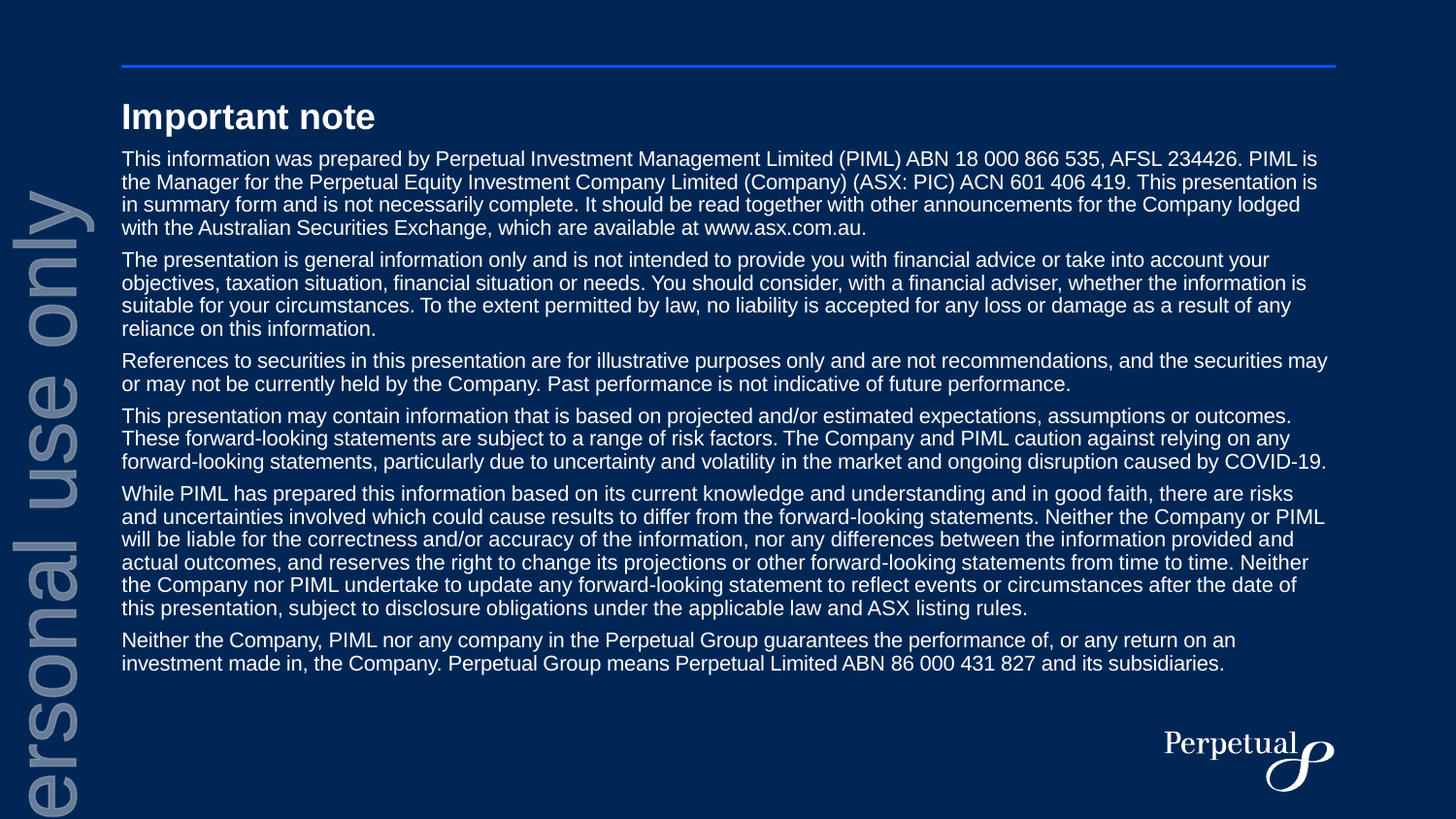## **Perpetual Equity Investment Company Limited (ASX: PIC) Core to our investment philosophy is the focus on value and quality**

ersonal use only

#### **Investment Objective**

- Deliver an income stream
- Provide long-term capital growth
- Exceed the S&P/ASX 300 Accumulation Index over minimum 5 year investment periods

# $\lesssim$

**Investment Guidelines** Typically 20 – 40 listed securities

50% - 100% Australian securities 0% - 35% Global securities 0% - 25% Cash



#### **Investment Process**

- **1. Quality Filters**
- **Quality business**
- Conservative debt
- Sound Management
- Recurring earnings
- **2. Analysts Rank the Stocks**

**3. Portfolio Manager builds the Portfolio** 

Supported by a large and experienced investment team of portfolio managers and analysts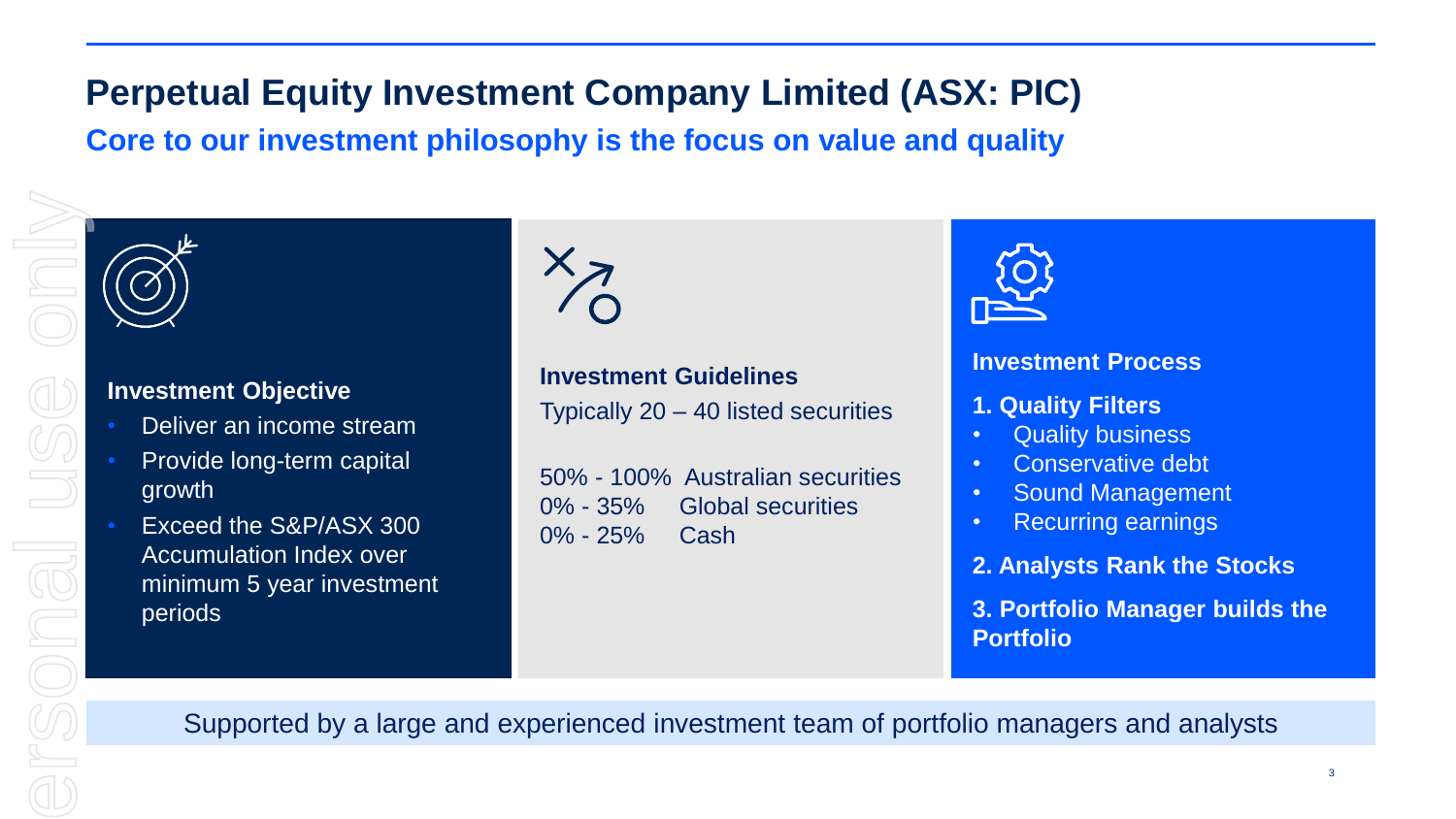### **PIC aims to deliver consistent fully franked income stream**

| 4.3% <sup>1</sup> annual dividend yield<br>or $6.2\%$ <sup>1</sup> grossed-up | We believe PIC's dividend yield is<br>favourable in the current market<br>environment          |
|-------------------------------------------------------------------------------|------------------------------------------------------------------------------------------------|
| 28.9 cps <sup>2</sup> profit reserve                                          | This provides confidence in our<br>capital management                                          |
| 5.2 years <sup>2</sup> dividend coverage                                      | We believe this strengthens the<br>Company's ability to deliver a<br>sustainable income stream |

Source: Perpetual Equity Investment Company Limited (PIC) as at 31 December 2021.

<sup>1</sup> Yield is calculated based on total dividends of 5.6 cents per share and the closing share price of \$1.30 as at 31 December 2021. Grossed up yield takes into account franking credits at a tax rate of 30%. <sup>2</sup> Profit Reserve of \$108.4 million as at 31 December 2021, equating to 28.9 cents per share. This represents 5.2 years dividend coverage based on a total dividend payment of 5.6 cents per share per annum. This does not take into account the payment of the interim dividend, any changes to share capital or options exercised in the future.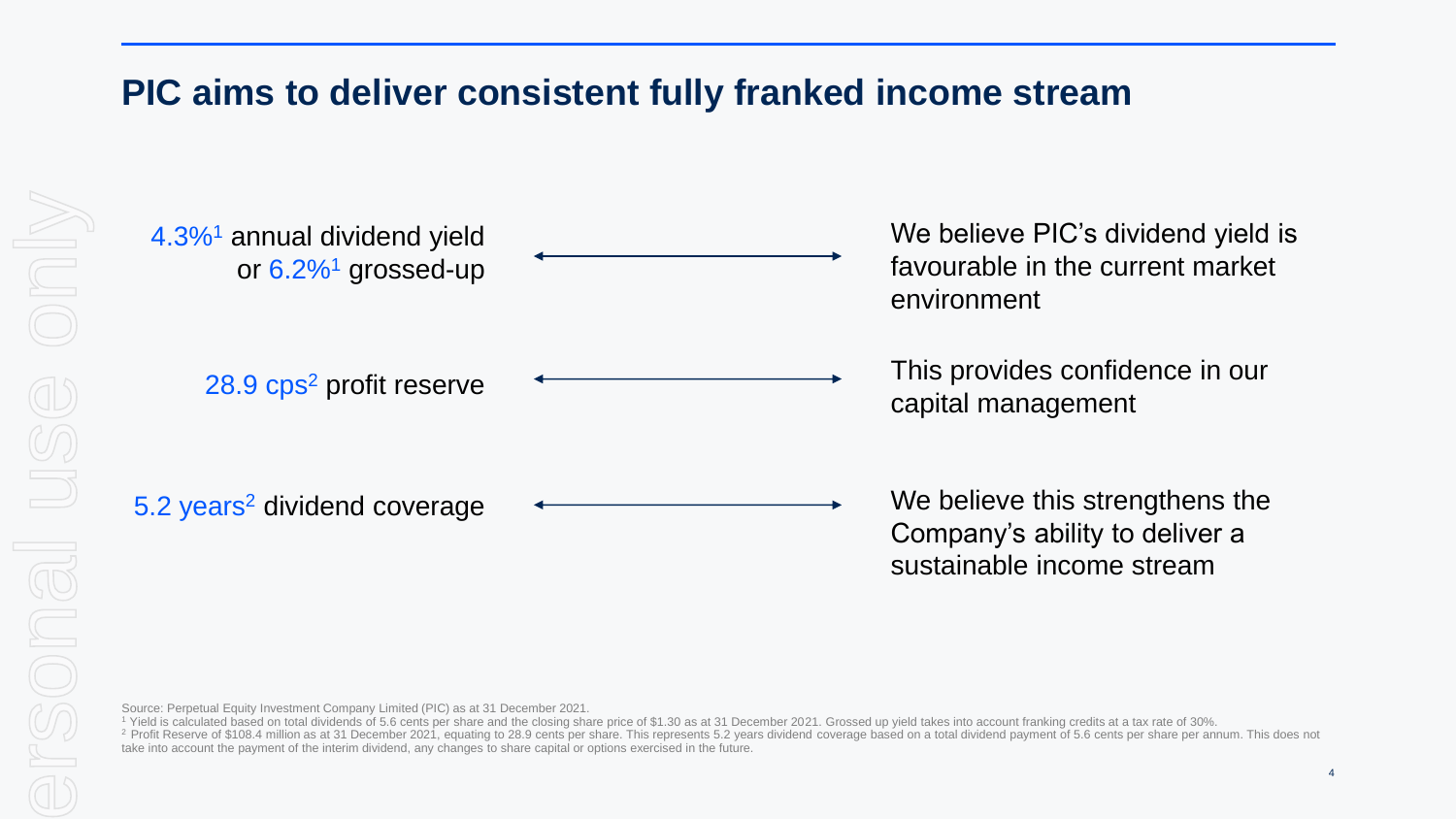## **Investment Performance**

#### **Delivering long-term capital growth in excess of the benchmark**

| As at 28 February 2022                                                                | 1 month | $\mathbf{3}$<br>months | $6\phantom{1}$<br>months | 1 year | 2 years<br>p.a. | 3 years<br>p.a. | 5 years<br>p.a. | 7 years<br><b>p.a.</b> | <b>Since</b><br><b>Inception</b><br>p.a. |
|---------------------------------------------------------------------------------------|---------|------------------------|--------------------------|--------|-----------------|-----------------|-----------------|------------------------|------------------------------------------|
| PIC Investment Portfolio <sup>1</sup><br>Net of fees, expenses and<br>before tax paid | 1.5%    | 4.0%                   | 0.5%                     | 19.2%  | 23.6%           | 16.0%           | 12.6%           | 11.3%                  | 11.2%                                    |
| <b>S&amp;P/ASX 300</b><br><b>Accumulation Index</b>                                   | 2.1%    | $-2.0%$                | $-4.2%$                  | 10.2%  | 8.6%            | 8.7%            | 8.6%            | 6.9%                   | 8.8%                                     |
| <b>Excess Returns</b>                                                                 | $-0.6%$ | 6.0%                   | 4.7%                     | 8.9%   | 15.0%           | 7.3%            | 3.9%            | 4.3%                   | 2.4%                                     |

Source: Perpetual Equity Investment Company Limited

<sup>1</sup>Returns have been calculated on the growth of Net Tangible Assets (NTA) after taking into account all operating expenses (including management fees) and assuming reinvestment of dividends and excluding tax paid. Any pro deferred tax on unrealised gains and losses are excluded. Past performance is not indicative of future performance. Inception date is 18 December 2014. Portfolio and Index return may not sum to Excess Return due to rounding.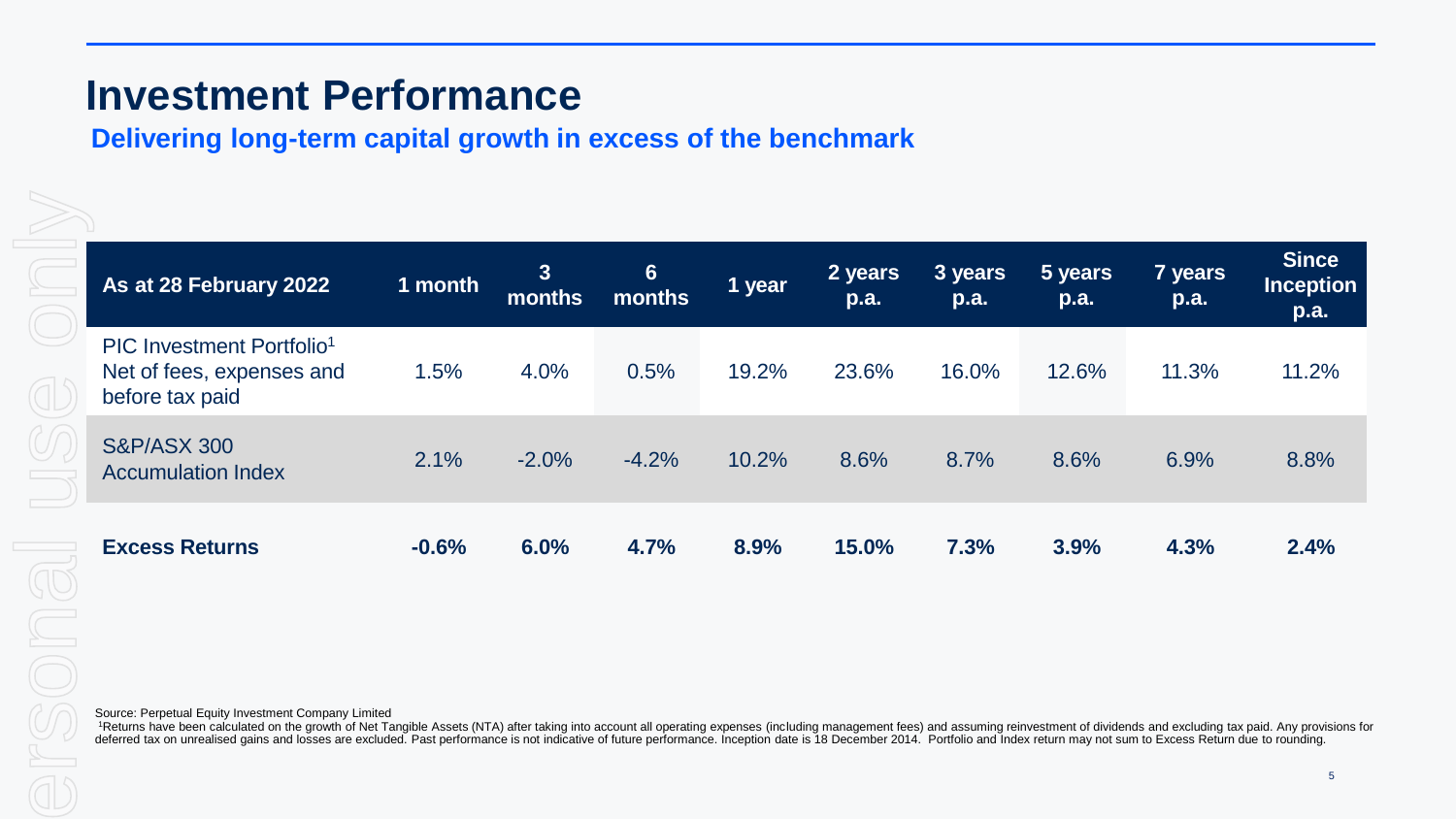## **Is inflation the new normal?**

#### **We share our views below**

#### **Some inflation is transitory:** temporary disruptions to transport and freight

#### **But more and more inflationary pressure looks structural:**

- **1. Fragmentation** of all aspects of business is being influenced by the unpicking of 40 years of harmonisation of perceived rules of engagement
- **2. People's Quantitative Easing (PQE)** is addictive: are governments hooked after seeing how effective the stimulus was?
- **3. Follow-on inflation**: New level of inflation in the last 10 15 years, it ranged between 0% 2% but now the new level is 2% - 4%?
- **4. Geopolitics** has crashed the global economy: rewiring global trade…..again.
- **5. De-carbonisation**, if pursued, will raise the cost of many products. For example, cement and steel
- **6. Inflation expectations and wages**: feedback loop has started…
- **7. The reversal of DuPont ROE:** profit margins, asset efficiency and leverage.

#### **How are we investing in this environment?**

- Energy & metals
- Companies exposed to interest rates: we believe insurance is best compared to expensive banks
- Companies with resilient assets, earnings power or pricing power and good balance sheets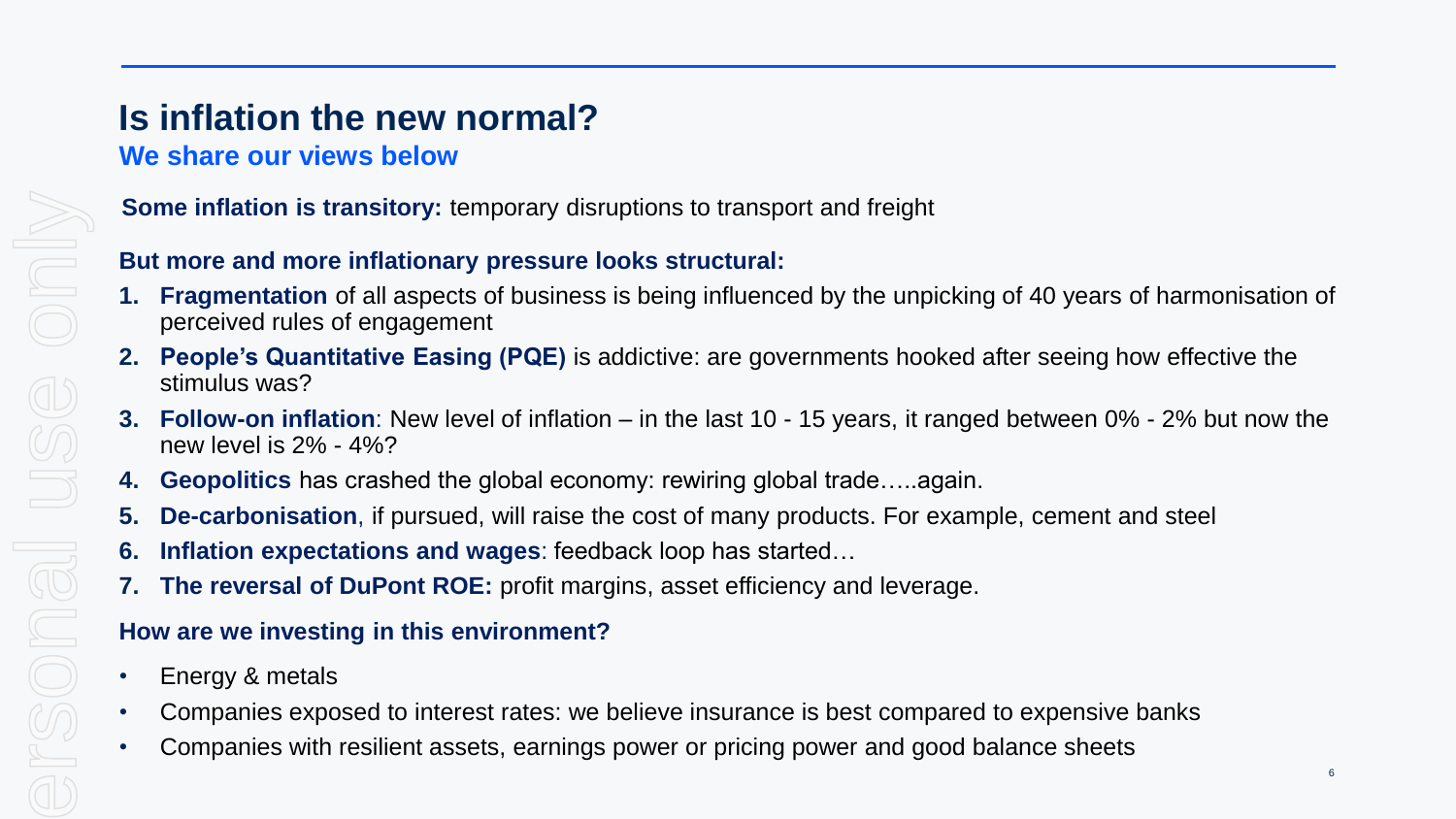## **Stocks in focus**

Energy and resources

- Santos Limited (ASX: STO)
- BHP Group Limited (ASX: BHP)
- Jervois Global Limited (ASX: JRV)

#### **Insurance**

- Insurance Australia Group Limited (ASX: IAG)
- Suncorp Group Limited (ASX: SUN)

#### Global

- Ferguson Plc (LON: FERG)
	- De'Longhi SPA (MIL: DLG)

#### **Allocation of investments**^ 92.4% of capital invested in securities



■ Australian Securities ■ Cash ■ Global Securities

^ As at 28 February 2022. All figures are unaudited and approximate. Allocations may not sum to 100% due to rounding. Source: Perpetual Investment Management Limited 7